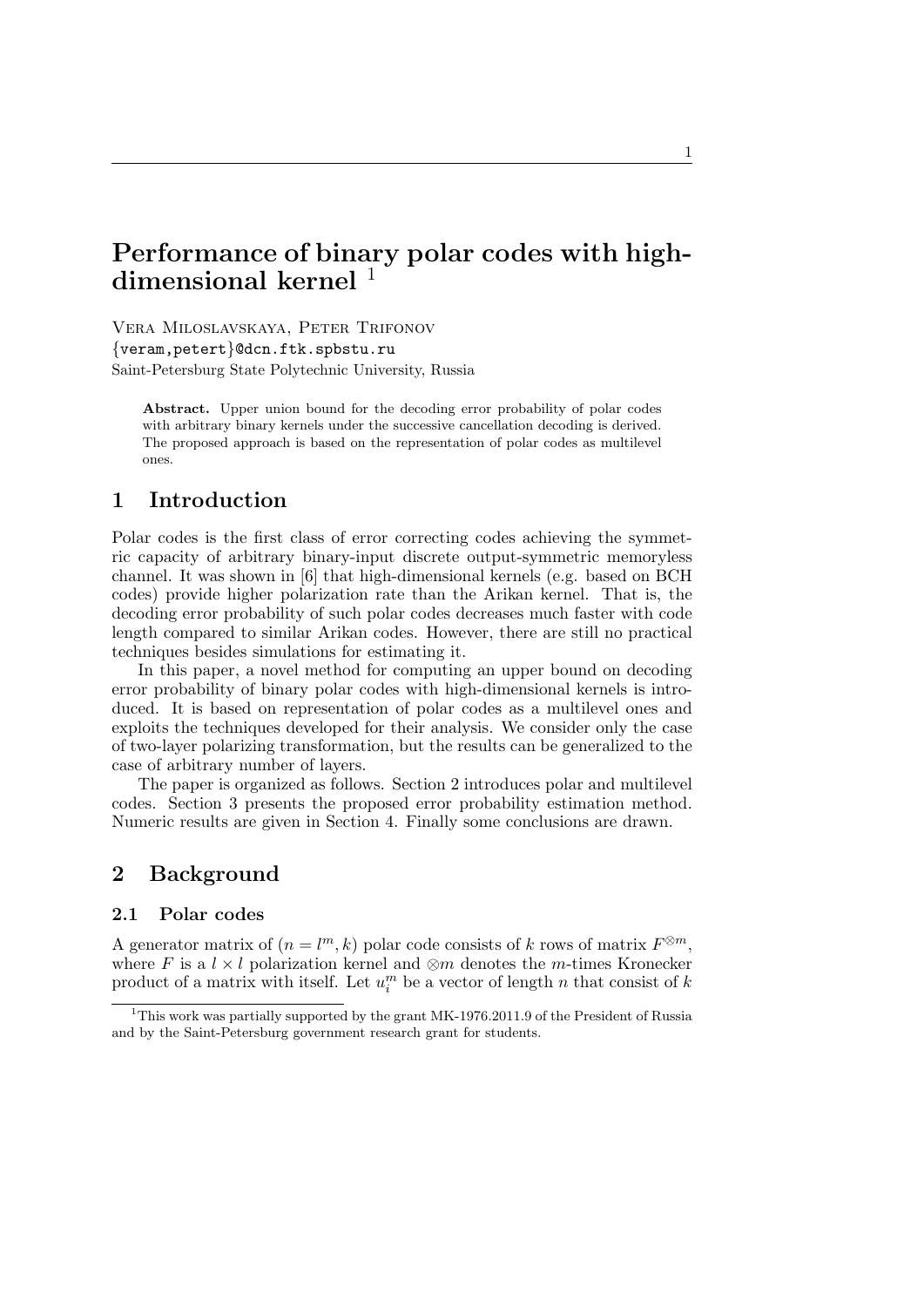

Figure 1: Encoding scheme for (9*,* 6) polar code

information symbols and  $n - k$  zero (frozen) symbols. Encoding operation can be represented as multiplication of  $u_{\ell}^{m}$  by  $F^{\otimes m}$ .

The polarizing transformation  $F^{\otimes m}$  can be decomposed into  $m+1$  layers, which correspond to intermediate symbols  $u_i^j$  $a_i^j, i = 0, \ldots, n-1, j = 0, \ldots, m$ (see Fig. 1). Here layer 0 corresponds to codeword symbols, while layer *m* corresponds to information and frozen symbols.

For the sake of simplicity only the case of  $m = 2$  will be considered below.

#### **2.2 Multilevel codes**

Multilevel coding is a coded modulation method, which is based on some labeling of a signal constellation *M*, and a number of component codes  $C^i, i = 0, \ldots, l - 1$ , where *l* is the number of levels [1], [2]. A codewords of a multilevel code is a sequence of elements from *M*, such that the *i*-th digits of the corresponding labels constitute a codeword of  $C^i$ .

 $(n = \bar{l}^2, k)$  polar code can be considered as a multilevel one [4]. Signal constellation is given by  $\mathcal{M} = \{0, 1\}^l$ . Labeling is given by

$$
(u_{jl}^0, u_{jl+1}^0, \dots, u_{jl+l-1}^0) = (u_{jl}^1, u_{jl+1}^1, \dots, u_{jl+l-1}^1)F, \quad j = 0, \dots, l-1,
$$

where  $(u_{jl}^0, u_{jl+1}^0, \ldots, u_{jl+l-1}^0) \in \mathcal{M}$  is a constellation element to be transmitted, and  $(u_{jl}^1, u_{jl+1}^1, \ldots, u_{jl+l-1}^1)$  is the corresponding label. Vector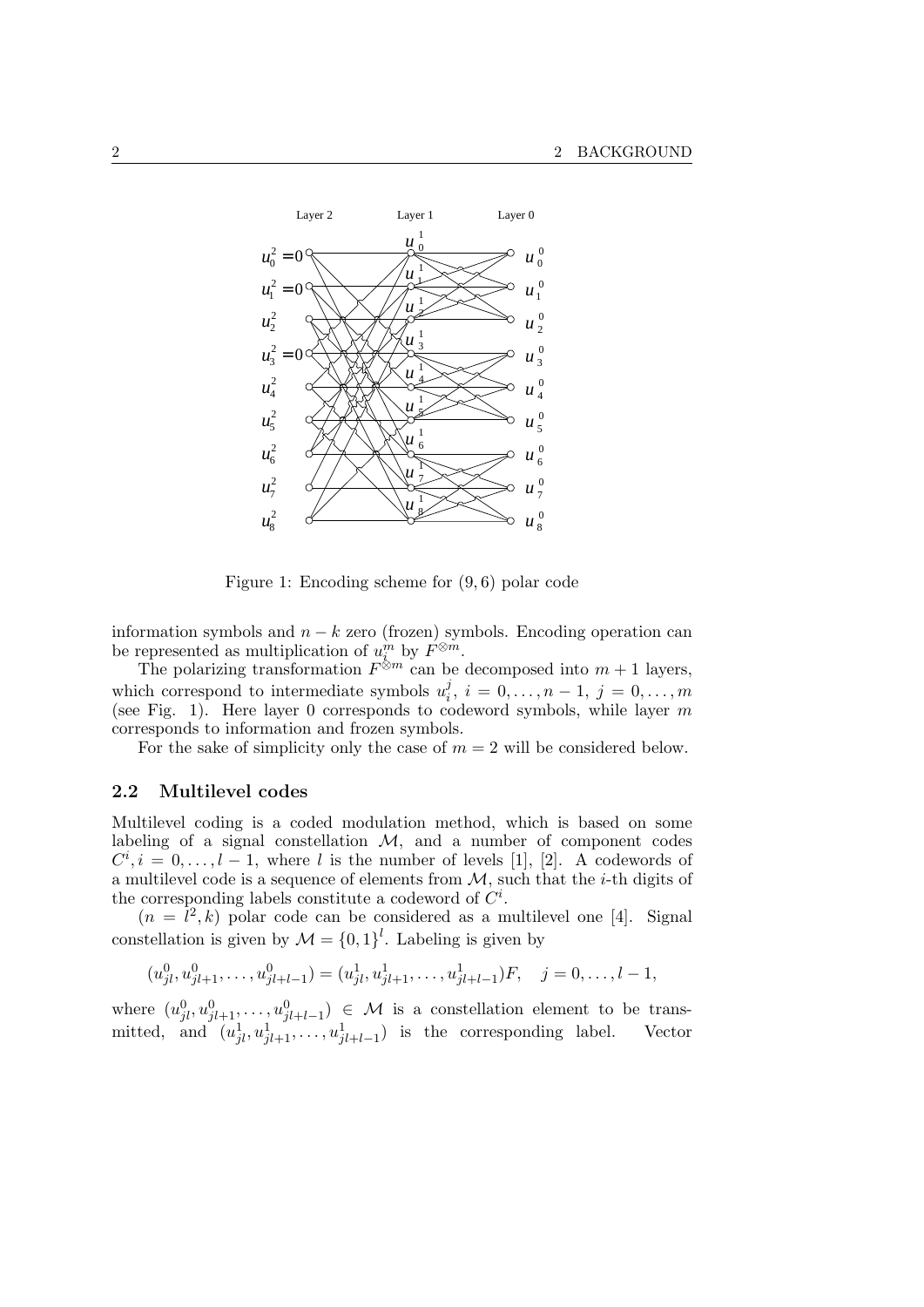

Figure 2: (9*,* 6) polar code as a multilevel code

 $(u_i^1, u_{i+l}^1, \ldots, u_{i+(l-1)l}^1)$  is obtained by encoding the payload data with  $C^i$ . In the case of polar codes  $C^i$  is also generated by some rows of kernel  $F$ .

After transmission of codeword  $(u_0^0, u_1^0, \ldots, u_{l-l-1}^0)$  over a binary-input mem*l·l−*1 oryless output-symmetric channel one obtains LLRs  $(\tilde{u}_0^0, \tilde{u}_1^0, \ldots, \tilde{u}_{l-l-1}^0)$ . The multistage decoder proceeds by decoding the codewords of component codes at levels  $0, \overline{1}, \ldots, l-1$ . At the *i*-th level it computes the LLRs  $\widetilde{u}_i^1, \widetilde{u}_{i+l}^1, \ldots, \widetilde{u}_{i+(l-1)l}^1$ under the assumption that estimates  $\hat{u}_{i'}^1, \hat{u}_{i'+l}^1, \dots, \hat{u}_{i'+(l-1)l}^1, i'=0, \dots, i-1$  are correct. This corresponds to SISO decoding of a code  $\overline{C}^i$  generated by last *i* rows of  $F$ . Let  $\mathcal{D}^i$  represent a unit implementing this operation. The obtained LLRs are used by decoder  $D^i$  of component code  $C^i$ , which obtains codeword symbol estimates  $\hat{u}_i^1, \hat{u}_{i+l}^1, \dots, \hat{u}_{i+(l-1)l}^1$ , as well as the corresponding symbols of the payload data. Fig. 2 illustrates this construction.

# **3 Error probability**

To obtain an expression for the decoding error probability observe that the multistage decoder makes an uncorrect decision if and only if any of component decoders make an error. The probability of correct decoding can be represented as

$$
P\left\{e_0,\ldots,e_{l-1}\right\} = P\left\{e_{l-1}|e_0,\ldots,e_{l-2}\right\} P\left\{e_{l-2}|e_0,\ldots,e_{l-3}\right\} \ldots P\left\{e_1|e_0\right\} P\left\{e_0\right\},\,
$$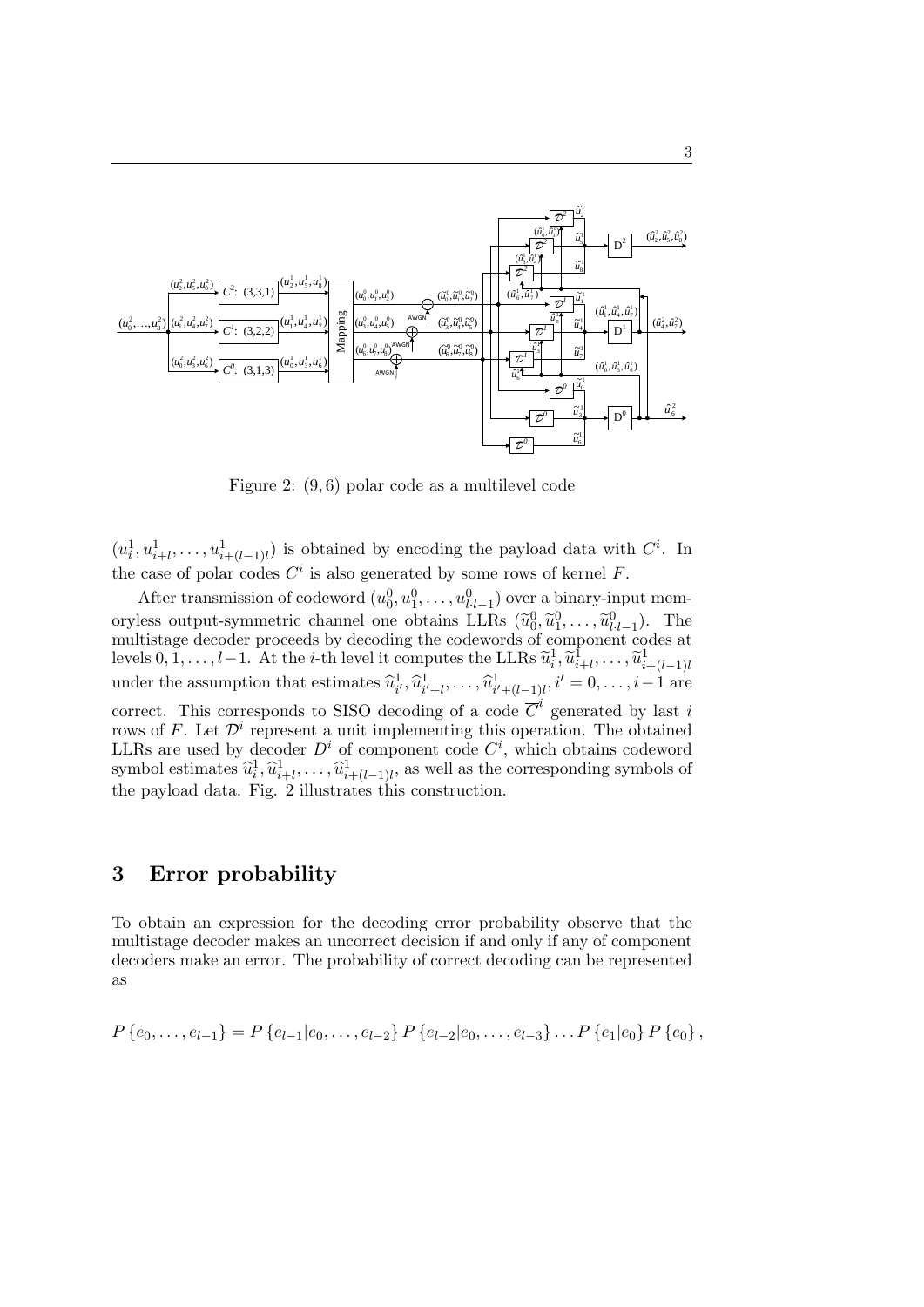where  $e_i$  denotes the event of correct decoding at the *i*-th level. Hence, the probability of error under the multistage decoding algorithm is given by

$$
P = 1 - \prod_{i=0}^{l-1} (1 - p_i),
$$
\n(1)

where  $p_i = 1 - P\{e_i | e_0, \ldots, e_{i-1}\}$  is the decoding error probability at level *i*.

Assume for the sake of simplicity that zero codeword was transmitted. Due to linearity of polar codes this does not affect the probability of error. Furthermore, it does not depend on the decisions at previous levels, provided that they are correct. At level *i* the decoder  $D^i$  makes decisions between subsets  $\overline{C}^{i,0}$  and  $\overline{C}^{i,1}$  of  $\overline{C}^i \subset M$ , where code  $\overline{C}^{i,s}$  contains all symbols with the *i*-th label digit equal to  $s, s \in \{0, 1\}$ . It can be seen that linear code  $\overline{C}^i$  is partitioned into its subcode  $\overline{C}^{i,0} = \overline{C}^{i+1}$ , and a coset of this code  $\overline{C}^{i,1}$ .

An error occurs at the *i*-th level if there exist codewords  $c^{(j)}$  $(c_0^{(j)}$  $c_0^{(j)}, \ldots, c_{l-1}^{(j)}$  $\overline{C}$ <sup>*i*</sup>,  $j = 0, \ldots, l - 1$ , such that some of them belong to  $\overline{C}$ <sup>*i,*1</sup>, and for any  $\overline{c}^{(j)} \in \overline{C}^{i,0}$ 

$$
L(c^{(0)}, c^{(1)}, \dots, c^{(l-1)}) > L(\overline{c}^{(0)}, \overline{c}^{(1)}, \dots, \overline{c}^{(l-1)}),
$$
\n<sup>(2)</sup>

where  $L(c) = \sum_{j=0}^{l-1} \sum_{q=0}^{l-1} \tilde{u}_{jl+q}^0(2c_q^{(j)} - 1)$ ,  $(v_0, v_1, \ldots, v_{l-1}) \in C^i$ ,  $v_j : c^{(j)} \in$  $\overline{C}^{i,v_j}$ . Since polar codes are linear, one can assume  $\overline{c}^{(j)} = 0$ .

This enables one to employ the techniques presented in [3] for estimation of the decoding error probability. The linearity of polar codes enables one to simplify the derivations.

Let  $\overline{A}^{i,1}(Z) = \sum_{j=1}^{l} \overline{A}^{i,1}_{j} Z^{j}$  be the weight enumerator polynomial of  $\overline{C}^{i,1}$ . Each  $v_j = 1$  can be mapped to any of  $w = 2^{n-i-1}$  elements  $c^{(j)} \in \overline{C}^{i,1}$  in (2). Let  $\delta = \text{wt}(v_0, \ldots, v_{l-1})$ . It can be seen that the total number of possible erroneous decisions of the decoder is  $w^{\delta}$ . Let  $s_t, t = 0, \ldots, w-1$ , be the number of times a particular element  $y_t$  of coset  $\overline{C}^{i,1}$  appears in (2), so that  $\sum_{t=0}^{w-1} s_t = \delta$ . The total number of such configurations is given by  $\frac{\delta!}{s_0!...s_{w-1}!}$ . Multiplying this expression by  $(Z^{\text{wt}(y_0)})^{s_0} (Z^{\text{wt}(y_1)})^{s_1} \dots (Z^{\text{wt}(y_0)})^{s_{w-1}}$  and summing up over variables  $s_t$ , one obtains weight enumerator polynomial for the corresponding codewords of the multilevel code

$$
S(Z) = \sum_{\substack{s_0, \dots, s_{w-1} \\ s_0 + \dots + s_{w-1} = \delta}} \frac{\delta!}{s_0! \dots s_{w-1}!} (Z^{\text{wt}(y_0)})^{s_0} (Z^{\text{wt}(y_1)})^{s_1} \dots (Z^{\text{wt}(y_{w-1})})^{s_{w-1}}
$$
  
= 
$$
(Z^{\text{wt}(y_0)} + Z^{\text{wt}(y_1)} + \dots + Z^{\text{wt}(y_{w-1})})^{\delta} = (\overline{A}^{i,1}(Z))^{\delta}.
$$
 (3)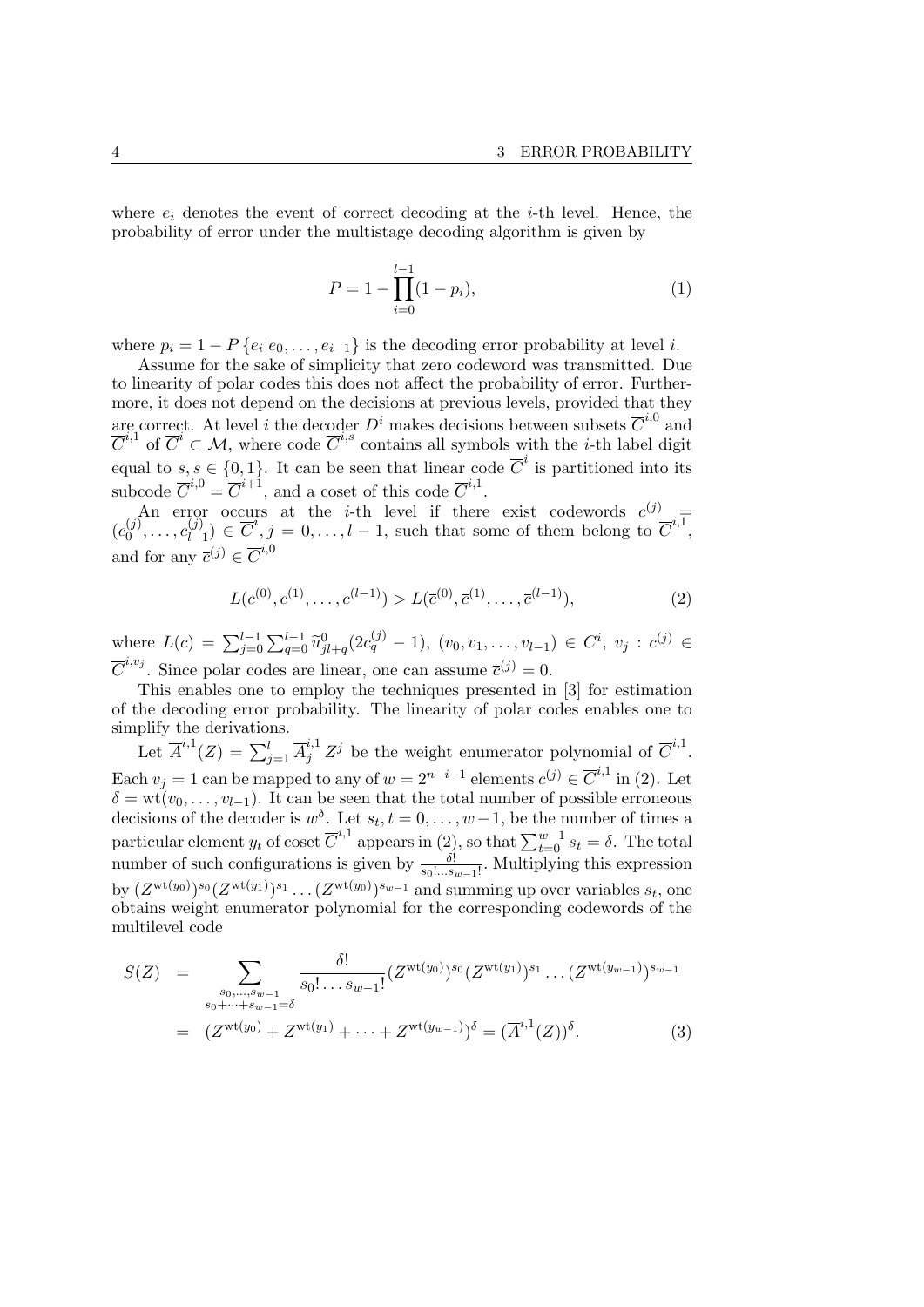

Figure 3: (256*,* 128) polar codes

Let  $A^{i}(Z)$  be the weight enumerator polynomial for code  $C^{i}$ . Then the weight enumerator polynomial for the multilevel code at level *i* is given by

*i,*1

$$
\mathbb{A}^i(Z) = A^i(\overline{A}^{i,1}(Z)).\tag{4}
$$

The coefficients of this polynomial can be used in the union bound for the decoding error probability at level *i*

$$
p_i \le \frac{1}{2} \sum_{j=1}^{l \cdot l} \mathbb{A}_j^i \operatorname{erfc} \left( \sqrt{j \frac{k}{n} \frac{E_b}{N_0}} \right). \tag{5}
$$

The weight enumerator polynomial  $\mathbb{A}^i(Z)$  describes all possible error events. However, these events are not independent. It was suggested in [5] to consider only Voronoi neighbours of zero codeword. Weight distribution for Voronoi neighbours of zero codeword for the case of binary linear block code is given by local weight profile of this code. The local weight profile  $V^i(Z)$  for the code  $\tilde{C}^i$ is given by

$$
V_j^i = |\{x \in C^i | \text{wt}(x) = j, \nexists y \in C^i \setminus 0 : \text{supp}(y) \subset \text{supp}(x)\}|, j = 1, \dots, l.
$$

It can be defined in a similar way for the case of coset  $\overline{C}^{i,1}$ . Hence, one can replace  $\overline{A}^{i,1}(Z)$  and  $A^{i}(Z)$  in (4) with the corresponding local weight enumerator polynomials  $\overline{V}^{i,1}(Z)$  and  $V^{i}(Z)$ , respectively.